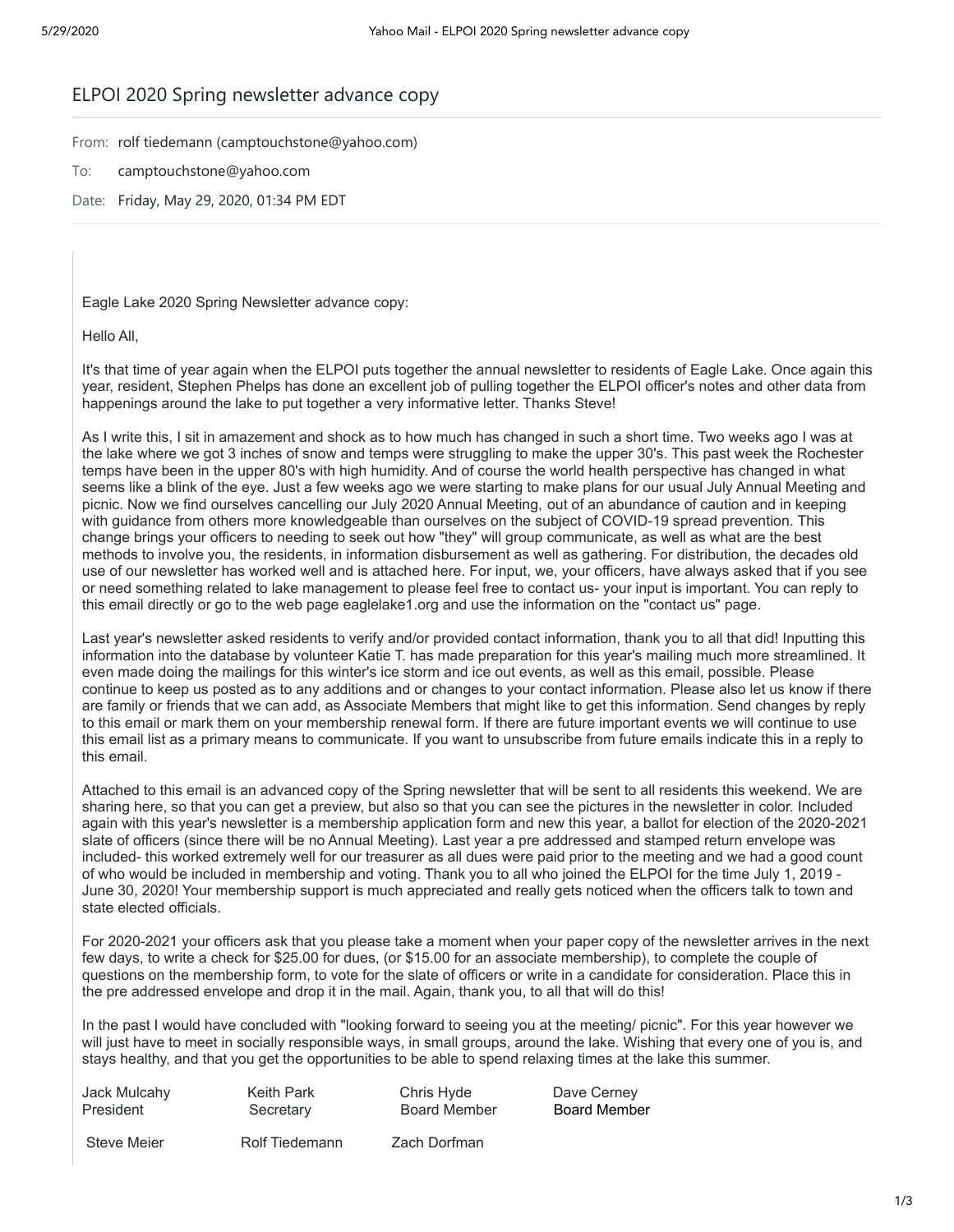#### **Vice President**

Treasurer

**Board Member** 

# THE EAGLE LAKE NEWSLETTER

Spring 2020 1907 - Eagle Lake Property Owners, Inc. - 2020 Celebrating 113 years of responsible lake stewardship.

### **COVID-19 PANDEMIC CONCERNS**

There is a prominent link on the Eagle Lake web site to Essex County's web site for daily updates on the COVID-19 nandemic.

About summer homes and rentals.

In March the Essex County Board of Supervisors was concerned that COVID-19 exposures would increase with the movement of non-residents into our area from other areas putting an inordinate strain on Essex County public health providers, first responders, healthcare providers, and hospitals. Essex County is a rural county with only 38,000 residents and few hospitals. The county asked that out-ofarea residents not travel to the county, in keeping with Federal and state mandates. Property owners, including second-home owners, were asked to remove short-term rental listings from services such as AirBNB and VRBO immediately, and not rent their short-term rentals. While these restrictions may have been eased by the time you read this, ELPOI continues to strongly suggest that when you or any guests travel to your properties at Eagle Lake you bring appropriate supplies to self-quarantine for 14 days, and follow CDC and New York State guidelines regarding wearing masks and maintaining social distancing practices throughout your stay. Let's show respect and consideration for the health of our Chilson and Ticonderoga neighbors and friends!

#### At the boat launch.

Access to the Eagle Lake boat launch is allowed if strict adherence to CDC/NYSDOH guidelines for preventing the spread of colds, flu, and COVID-19 is followed:

- Try to keep at least six feet of distance between you and others.
- Avoid close contact, such as shaking hands.
- Wash hands often or use a hand sanitizer when soap and water are not available.
- Avoid surfaces that are touched often, such as rails, posts, and tie-off cleats.
- Wear masks in public when appropriate social distancing cannot be maintained.



"Like" Eagle Lake Property Owners, Inc. on Facebook to keep up with the latest news and share photos & other items of interest.

## **2020 Annual Meeting & Picnic**

This year's annual meeting and picnic were to be held in July at the Chilson Community House, as always, but COVID-19 makes that plan untenable; the ELPOI Board is exploring other possibilities, including holding the meeting on line as a videoconference. Watch your e-mail, the Eagle Lake web site, or our Facebook page for updates. Included with this newsletter is a membership renewal form and an election ballot (along with a postage-paid and pre-addressed envelope) for you to complete and return with your check.

Election of board members and officers is also a critical part of the meeting. Current officers Jack Mulcahy, President, Steve Meier, Vice President, Rolf Tiedemann, Treasurer, and Keith Park, Secretary, as well as board member Chris Hyde, have agreed to stand for re-election. (The terms of board members David Cerny and Zack Dorfman do not expire this year.) Nominations from the floor (submitted by mail to Keith Park) are also welcome-new blood and new ideas have kept ELPOI vital for 113 years.

Members whose dues are paid are eligible to vote and to stand for election. Please submit your \$25 annual dues immediately to renew your membership, along with your board-and-officers election ballot. Use the attached return envelope or your own envelope addressed to:

> Keith Park, Secretary **Eagle Lake Property Owners** 31 Barkwood Lane Clifton Park, NY 12065



**WE'RE SEEKING A VOLUNTEER** OR GROUP OF VOLUNTEERS TO ASSUME RESPONSIBILITY **FOR ELPOI'S ADOPT-A-HIGHWAY COMMITMENT. IF** YOU'RE INTERESTED CONTACT **KEITH PARK AT** officer@eaglelake1.org

 $\mathbf{1}$